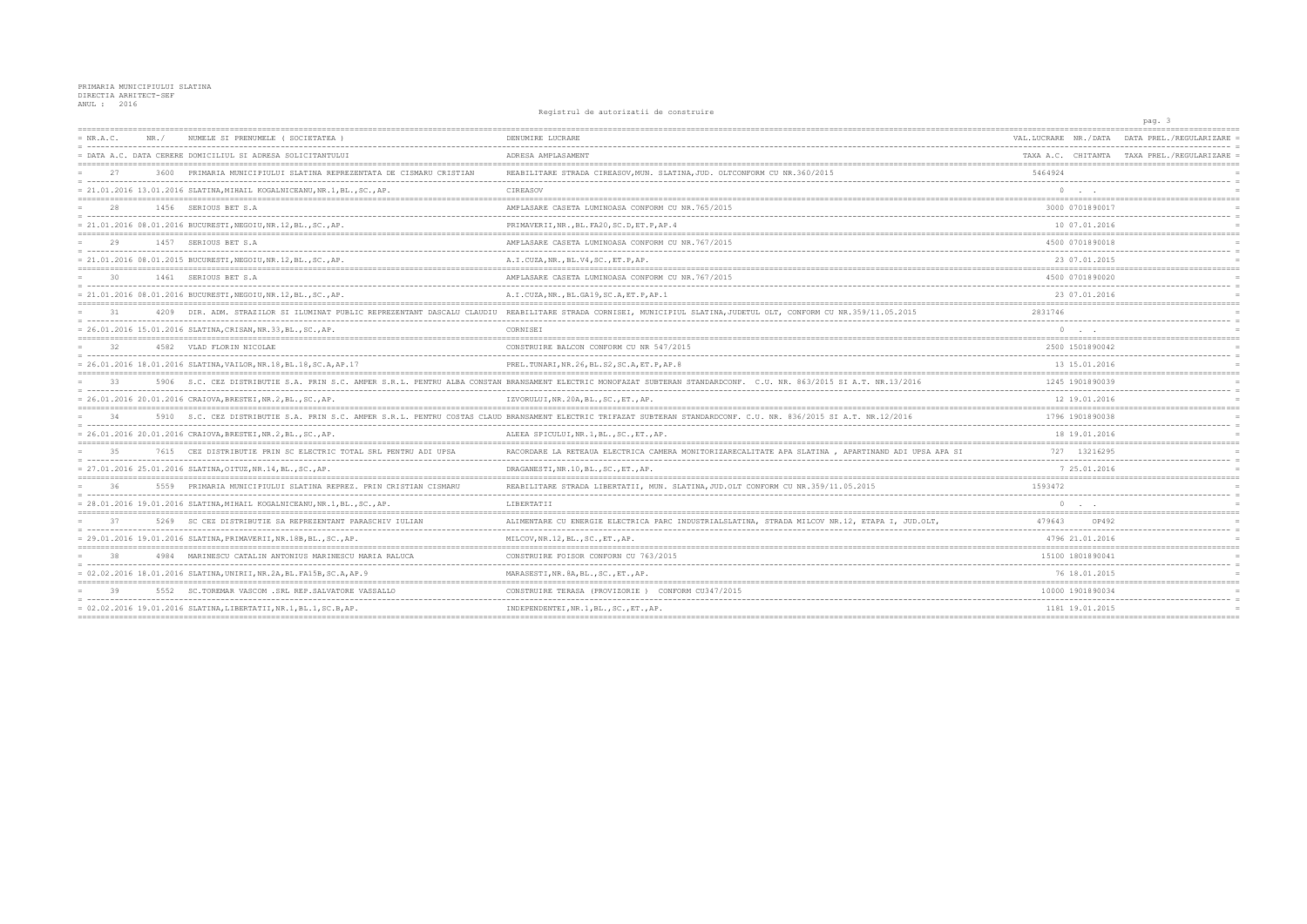PRIMARIA MUNICIPIULUI SLATINA<br>DIRECTIA ARHITECT-SEF<br>ANUL : 2016

Registrul de autorizatii de construire

|           |       |                                                                           | Registrui de autorizatii de construire                                                                                                                                      |                      | pag. 4                                       |
|-----------|-------|---------------------------------------------------------------------------|-----------------------------------------------------------------------------------------------------------------------------------------------------------------------------|----------------------|----------------------------------------------|
| = NR.A.C. | NR /  | NUMELE SI PRENUMELE (SOCIETATEA                                           | DENUMIRE LUCRARE                                                                                                                                                            | VAL.LUCRARE NR./DATA | DATA PREL./REGULARIZARE                      |
|           |       | DATA A.C. DATA CERERE DOMICILIUL SI ADRESA SOLICITANTULUI                 | ADRESA AMPLASAMENT                                                                                                                                                          |                      | TAXA A.C. CHITANTA TAXA PREL. / REGULARIZARE |
|           |       | GDF SUEZ                                                                  | ENERGY ROMANIA S.A. PRIN S.C. INSTPRO S.R.L. PENTRURIZEA G BRANSAMENT GAZE NATURALE PRESIUNE REDUSA CONF.C.U. NR.835/2015 SI A.T. NR. 19/2016                               | 1050 2601890020      |                                              |
|           |       | = 02.02.2016 26.01.2016 DRAGASANI, TRAIAN, NR.30, BL., SC., AP.           | ISLAZULUI, NR. 30, BL., SC., ET., AP.                                                                                                                                       | 9 26.01.2016         |                                              |
| 41        |       |                                                                           | 8324 GDF SUEZ ENERGY ROMANIA S.A. PRIN S.C. INSTPRO S.R.L. PENTRU GHEORG BRANSAMENT GAZE NATURALE PRESIUNE REDUSA CONF.C.U. NR.826/2015 SI A.T. NR. 18/2016                 | 856 2601890021       |                                              |
|           |       | : 02.02.2016 26.01.2016 DRAGASANI, TRAIAN, NR.30, BL., SC., AP.           | VULTURULUI, NR.2, BL., SC., ET., AP.                                                                                                                                        | 9 26.01.2016         | =====================================        |
| 42        |       |                                                                           | 8717 GDF SUEZ ENERGY ROMANIA S.A. PRIN S.C. INSTPRO S.R.L. PENTRU MITRU BRANSAMENT GAZE NATURALE PRESIUNE REDUSA CONF.C.U. NR.832/2015 SI A.T. NR. 16/2016                  | 714 2601890023       |                                              |
|           |       | 02.02.2016 27.01.2016 DRAGASANI, TRAIAN, NR.30, BL., SC., AP.             | ALICE BOTEZ, NR.12, BL., SC., ET., AP.                                                                                                                                      | 7 26.01.2016         |                                              |
| 43        |       |                                                                           | 8780 GDF SUEZ ENERGY ROMANIA S.A. PRIN S.C. INSTPRO S.R.L. PENTRU PIRVU BRANSAMENT GAZE NATURALE PRESIUNE REDUSA CONF.AVIZELOR TEHNICE, C.U. NR.814/2015                    | 441 2601890022       |                                              |
|           |       | = 02.02.2016 27.01.2016 DRAGASANI, TRAIAN, NR.30, BL., SC., AP.           | NUCULUI, NR.20, BL., SC., ET., AP.                                                                                                                                          | 4 26.01.2016         |                                              |
| 44        |       | 8783 STANCIU ADRIAN CRISTIAN                                              | CONSTRUIRE BALCON PE VERTICALA CELOR DE LA ETAJELESUPERIOARE CONFORM CU 237/2015                                                                                            | 2889 2601890040      |                                              |
|           |       | = 03.02.2016 27.01.2016 SLATINA, ALEEA CAZARMII, NR., BL.1, SC.B, AP.2    | ALEEA CAZARMII, NR., BL.1, SC.B, ET.P, AP.2                                                                                                                                 | 14 26.01.2016        |                                              |
| 4.5       |       | 8991 CEZ DISTRIBUTIE PRIN SC AMPER SRL PENTRU NICOLESCU CATALIN           | BRANSAMENT ELECTRIC MONOFAZAT CONFORM CUNR.862/2015 SI AT NR.20/03.02.2016                                                                                                  | 1443 2701890043      |                                              |
|           |       | = 05.02.2016 27.01.2016 CRAIOVA, BRESTEI, NR.2, BL., SC., AP.             | ALICE BOTEZ, NR. 27D, BL., SC., ET., AP.                                                                                                                                    | 14 27.01.2016        |                                              |
| 46        | 13832 | PRIMARIA MUNICIPIULUI SLATINA REPREZENTANT CRISTIAN CISMARU               | REABILITARE SI MODERNIZARE CAROSABILSTR. PRIMAVERII, MUN. SLATINA- JUD. OLT                                                                                                 | 3359845              |                                              |
|           |       | = 12.02.2016 09.02.2016 SLATINA, MIHAIL KOGALNICEANU, NR.1, BL., SC., AP. | PRIMAVERII                                                                                                                                                                  |                      |                                              |
| 47        |       | 5319 NOAJE MARIA SI SELEA MICU GABRIEL                                    | EXTINDERE LOCUINTA SI INALTARE SARPANTA IN VEDEREAMANSARDARII, CONFORM AT 21/19.01.2016 SI CU                                                                               | 69850 1901890026     |                                              |
|           |       | $= 12.02.2016 19.01.2016 SLATINA, LILIACULUI, NR.5,BL., SC., AP.$         | LILIACULUI, NR.5, BL., SC., ET., AP.                                                                                                                                        | 349 19.01.2016       |                                              |
| 48        |       | 10035 MATEI TRANDAFIR                                                     | CONSTRUIRE LOCUINTA P+M SI GARAJ CONF. C.U. NR.55/2015 SI A.T. NR. 29/2016                                                                                                  | 90000 2901890029     |                                              |
|           |       | = 12.02.2016 29.01.2016 SLATINA, EROILOR, NR.1E, BL., SC., AP.            | EROILOR, NR.1E, BL., SC., ET., AP.                                                                                                                                          | 450 29.01.2016       |                                              |
| 49        |       |                                                                           | 12472 CEZ DISTRIBUTIE PRIN SC AMPER SRL PRIN AMPER SRL PENTRU JIANU MARIU BRANSAMENT ELECTRIC TRIFAZAT STANDARD CONFORM CUNR.875/2015 SI A.T NR 27/2016                     | 1551 0402890013      |                                              |
|           |       | = 12.02.2016 04.02.2016 CRAIOVA, BRESTEI, NR.2, BL., SC., AP.             | VAILOR, NR. 35A, BL., SC., ET., AP.                                                                                                                                         | 16 04.02.0216        |                                              |
|           |       |                                                                           | 13241 GDF SUEZ PRIN S.C DIVERSINST S.R.L PENTRU INDUSTRIAL TRANS COCS SRL BRANSAMENT GAZE NATURALE PRESIUNE MEDIE CONFORM CUNR.806/2015 SI AT NR.30/2016                    | 280 0802890033       |                                              |
|           |       | $= 12.02.2016 08.02.2016 CRAIOVA, VASLUI, NR.3, BL., SC., AP.$            | CIREASOV, NR.38A, BL., SC., ET., AP.                                                                                                                                        | 3 08.02.2016         |                                              |
| 51        |       |                                                                           | 13244 GDF SUEZ ENERGY ROMANIA SA PRIN DIVERSINST SRL PENTRU ANGELESCU NIC BRANSAMENT GAZE NATURALE PRESIUNE REDUSA CONFORMC.U. NR. 549/15.07.2015 SI A.T. NR. 24/09.02.2016 | 400 0802890035       |                                              |
|           |       | = 12.02.2016 08.02.2016 CRAIOVA, VASLUI, NR.3, BL., SC., AP.              | CAPITAN ALDESCU, NR.13, BL., SC., ET., AP.                                                                                                                                  | 4 08.02.2016         |                                              |
| 52        | 13245 | GDF SUEZ ENERGY ROMANIA SA PRIN DIVERSINST SRL PENTRU PETRE VIRGIL        | BRANSAMENT GAZE NATURALE CONF. C.U. NR. 624/2015 SIA.T. NR. 25/2016                                                                                                         | 360 0802890036       |                                              |
|           |       | = 12.02.2016 08.02.2016 CRAIOVA, VASLUI, NR.3, BL., SC., AP.              | ARMASULUI, NR.12, BL., SC., ET., AP.                                                                                                                                        | 4 08.02.2016         |                                              |
|           |       |                                                                           |                                                                                                                                                                             |                      |                                              |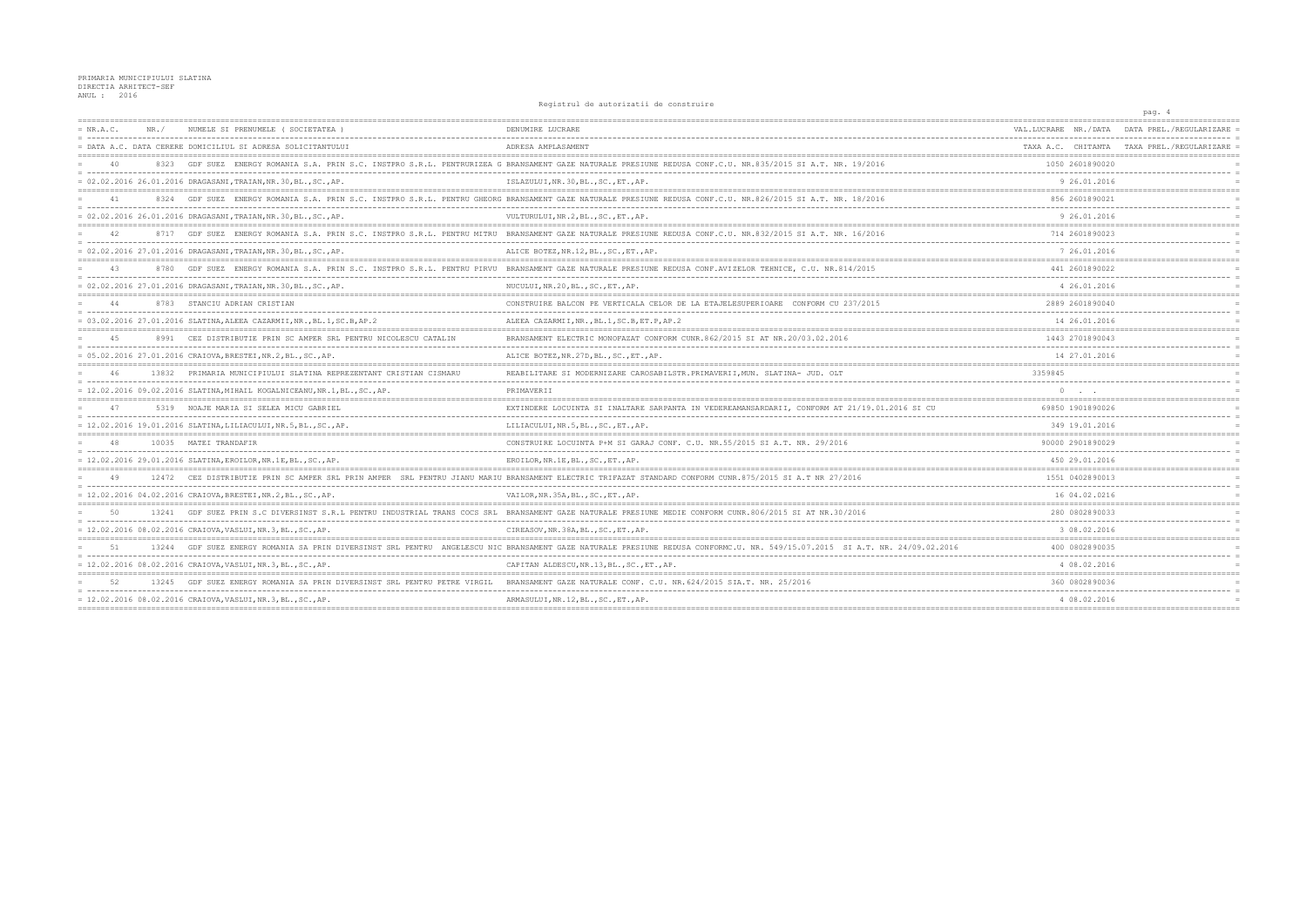## PRIMARIA MUNICIPIULUI SLATINA DIRECTIA ARHITECT-SEF ANUL : 2016

 $= NR.A.C.$ NR./ NUMELE ST PRENUMELE (SOCIETATEA) DENUMIRE LUCRARE = DATA A.C. DATA CERERE DOMICILIUL SI ADRESA SOLICITANTULUI ADRESA AMPLASAMENT 53 13247 GDF SUEZ ENERGY ROMANIA SA PRIN DIVERSINST SRL PENTRU S.C. ALICOMTEX BRANSAMENT GAZE NATURALE CONF. C.U. NR.648/2015 SIA.T. NR. 26/2016  $= 12.02.2016 08.02.2016 CRAIOVA, VASLUI, NR.3, BL., SC., AP.$ ZORLEASCA, NR. 42, BL., SC., ET., AP.  $54$ 12234 MATEI MARIUS EXTINDERE SI MODERNIZARE SPATIU COMERCIAL (RESPECTAND ALINIAMENTUL EXTINDERILOR INVECINATE) . . . . . . . . . . . . . . . . .  $= 17.02.2016 04.02.2016 SLATINA, DINU LIPATTI, NR.16, BL.20, SC.B, AP.7$ PRIMAVERII, NR. 9, BL. PM1, SC. D, ET. P, AP. 4 13240 GDF SUEZ PRIN S.C DIVERSINST S.R.L PENTRU NISTOR CONSTANTIN BRANSAMENT GAZE NATURALE PRESIUNE MEDIE CONFORM CUNR. 658/2015 SI AT NR. 31/2016 55 = 17.02.2016 08.02.2016 CRAIOVA, VASLUI, NR.3, BL., SC., AP.  $\texttt{GHIOCEI}, \texttt{NR.2}, \texttt{BL.}, \texttt{SC.}, \texttt{ET.}, \texttt{AP.}$  $\qquad \qquad \overline{\qquad}$ --------------------------------------13242 GDE SUEZ ENERGY ROMANIA SA PRIN DIVERSINST SRL PENTRU SC DECOR GENER BRANSAMENT GAZE NATURALE PRESIUNE MEDIE CONFORMC.U. NR. 695/08.09.2015 SI A.T. NR. 22/09.02.2016  $=$  56  $= 17.02.2016 08.02.2016 CRAIOVA, VASLUI, NR.3, BL., SC., AP.$ CIREASOV, NR. 38B, BL., SC., ET., AP. 57 14915 GDF SUEZ ENERGY ROMANIA SA PRIN DIVERSINST SRL PENTRU MIHALACHE ALE BRANSAMENT GAZE NATURALE PRESIUNE REDUSA, CONFORMAVIZ TEHNIC NR. 32/15.02.2016 SI CERTIFICAT DE  $= 17.02.2016.11.02.2016 CRATOVA VASLIIT. NR.3.RI. .SC. AP$ THOOR VLADIMIRESCH.NR 36B.BL .SC .ET .AP 58 11226 USURELU SMARANDA CONSTRUIRE BALCON CONFORM CU NR 685/2015 = 18.02.2016 02.02.2016 SLATINA, A.I.CUZA, NR.11A, BL.FB15, SC.A, AP. A.I.CUZA, NR.11A, BL.FB15, SC.A, ET.P, AP.2 .\_\_\_\_\_\_\_\_\_\_\_\_\_\_\_\_\_\_\_\_\_\_\_\_\_\_\_\_\_\_\_\_\_ 13746 SC AGROVII, SRI, REPREZENTANT ANDREI MARIA CAMELIA AMPLASARE UTILAJE SI SCHIMBARE DE DESTINATIE DINSPATIU DEPOZITARE IN SPATIU DE PRODUCTIE 59 = 23.02.2016 09.02.2016 SLATINA, CORNISEI, NR. 6, BL. GA6, SC. A, AP. 18 CONSTRUCTORULUI, NR.3D, BL., SC., ET., AP. \_\_\_\_\_\_\_\_\_\_\_\_\_\_\_\_\_\_\_\_\_\_  $60$ 13460 MOLDOVEANII CHIRILA CONSTRUIRE DOUA BALCOANE CONFORM CU NR 867/2015 . . . . . . . . . . . . . . . . --------------------------------------= 23.02.2016 08.02.2016 SLATINA, ECATERINA TEODOROIU, NR.23, BL.23, SC.B, AP.3 ECATERINA TEODOROIU, NR. 23, BL. 23, SC. B, ET., AP. 3 61 17383 REGISTRUL AUTO ROMAN REPARATII SISTEM RUTIER LA REPREZENTANTA RAR OLTCONFORM CU NR 46/2016 - ---- $= 23.02.2016 17.02.2016 SLATINA, RECEA, NR.1, BL., SC., AP.$ RECEA, NR.1, BL., SC., ET., AP.  $=$  ============ 21553 POPA EMIL COSTIN SI POPA CLAUDIA ALINA MODERNIZARE APARTAMENT . CONFORM C.U. NR. 6/12.01.2016 62 = 29.02.2016 26.02.2016 SLATINA, ORHIDEELOR, NR.35, BL.12, SC.A, AP.9 CAZARMII, NR. 35, BL. 11, SC. A, ET. 2, AP. 5 63 12606 CIOCIRTEA GHEORGHE CONSTRUIRE BALCON CONFORM CU NR 376/2015 . . . . . . --------------------- $= 29.02.2016 05.02.2016 SLATINA, EC, TEODOROIU, NR.23, BL.23, SC.C, AP.3$ EC. TEODOROIU, NR. 23, BL. 23, SC. C. ET. P. AP. 3 ------------------------------------------------------------------CONSTRUIRE BALCON CONFORM CU 180/2015 64 15751 FOTA GHEORGHE  $= 29.02.2016 15.02.2016 SLATINA, TRANDAFIRILOR, NR.1, BL.1, SC.C, AP.2$ TRANDAFIRILOR, NR. 1, BL. 1, SC. C, ET., AP. 2 ====================== 19201 SC GDF SUEZ ENERGY ROMANIA SA PRIN SC INSTPRO SRL PENTRU UNITATEA AD BRANSAMENT GAZE NATURALE PRESIUNE MEDIE CONFORMC.U. NR. 8/14.01.2016 SI A.T. NR. 41/23.02.2016 65

Registrul de autorizatii de construire

= 29.02.2016 22.02.2016 DRAGASANI, TRAIAN, NR.30, BL., SC., AP.

MILCOV, NR.12, BL., SC., ET., AP.

|            | pag. 5                                 |                                                  |                                   |
|------------|----------------------------------------|--------------------------------------------------|-----------------------------------|
|            | DATA PREL./REGULARIZARE                |                                                  | VAL.LUCRARE NR./DATA              |
|            | TAXA PREL./REGULARIZARE                | CHITANTA                                         | TAXA A.C.                         |
|            |                                        | 450 0802890037<br>$- - -$                        |                                   |
| $=$        |                                        | -------<br>5 08.02.2016                          |                                   |
|            | --------------------------------       | 27000 1201890092                                 |                                   |
| $=$        |                                        | ------------<br>335 12.01.2015                   |                                   |
| $=$        | ====================================== | 410 0802890032                                   |                                   |
| $=$<br>$=$ |                                        | . <u>.</u><br>4 08.02.2016                       |                                   |
|            |                                        | ==================<br>630 0802890034             |                                   |
| $=$<br>$=$ |                                        | -------------<br>6 08.02.2016                    |                                   |
|            |                                        | ==================<br>310 1002890062             |                                   |
|            |                                        | . <u>.</u><br>3 10.02.2016                       |                                   |
| $=$        |                                        | .===========<br>2500 0202890002                  |                                   |
| $=$<br>$=$ |                                        | $- - - -$<br>------<br>13 02.02.2016             |                                   |
| $=$        | ---------------------------------      | 30000 0902890039                                 |                                   |
| $=$        |                                        | . _ _ _ _ _ _ _ _ _ _ _ _<br>400 09.02.2016      |                                   |
| $=$<br>$=$ |                                        | 4500 0802890043                                  |                                   |
|            |                                        | ----------------<br>23 08.02.2016                |                                   |
| $=$        |                                        | ------------------------------                   | 429956                            |
| $=$        |                                        |                                                  | 0                                 |
| $=$        |                                        | ============================<br>10000 2902890018 |                                   |
| $=$        |                                        | . <i>.</i> .<br>50 29.02.2016                    |                                   |
| $=$<br>$=$ |                                        | 2500 0402890038                                  | --------------------------------- |
| $=$        |                                        | -----------<br>13 04.02.2016                     |                                   |
|            | -------------------------------        | 2496 1202890037                                  |                                   |
| $=$<br>$=$ |                                        | -------------<br>12.02.2016                      | 12                                |
|            |                                        | -----<br>441 2202890044                          | ________                          |
|            |                                        | .<br>4 22.02.2016                                |                                   |
|            |                                        | ===============                                  |                                   |